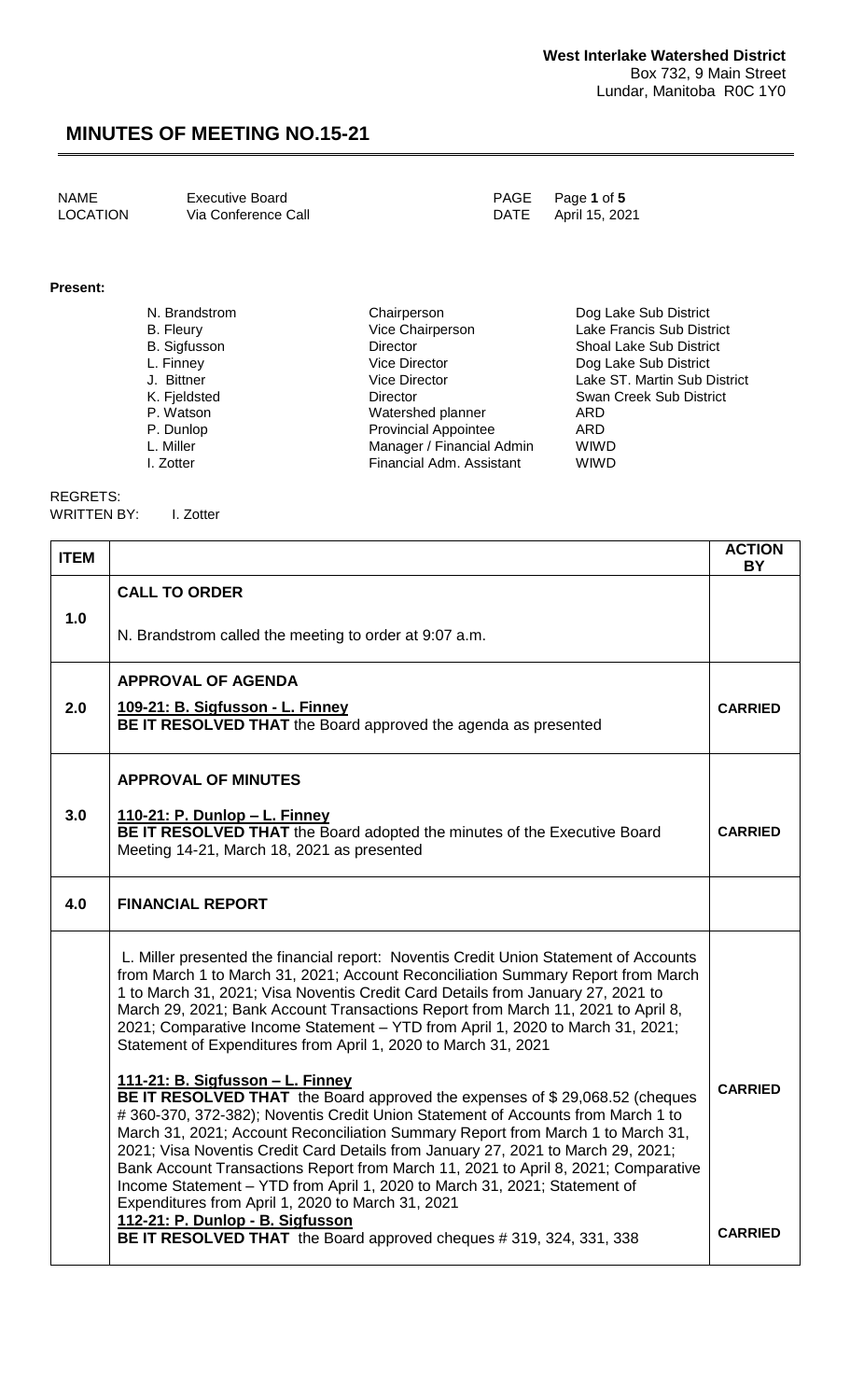| <b>NAME</b><br><b>LOCATION</b> | <b>Executive Board</b><br>Via Conference Call                                                                                                                                                                                                                                                                                                                                                                                                                     | PAGE<br><b>DATE</b> | Page 2 of 5<br>April 15, 2021 |                |
|--------------------------------|-------------------------------------------------------------------------------------------------------------------------------------------------------------------------------------------------------------------------------------------------------------------------------------------------------------------------------------------------------------------------------------------------------------------------------------------------------------------|---------------------|-------------------------------|----------------|
| 5.0                            | <b>SUB DISTRICT RECOMMENDATIONS</b><br>No recommendations were brought forward                                                                                                                                                                                                                                                                                                                                                                                    |                     |                               |                |
| 6.0                            | <b>OLD BUSINESS</b>                                                                                                                                                                                                                                                                                                                                                                                                                                               |                     |                               |                |
| 6.1                            | <b>Integrated Watershed Management plan (IWMP)</b><br><b>Tabled</b>                                                                                                                                                                                                                                                                                                                                                                                               |                     |                               |                |
| 6.2                            | <b>Northwest Interlake IWMP</b><br>Tabled                                                                                                                                                                                                                                                                                                                                                                                                                         |                     |                               |                |
| 6.3                            | <b>Siglunes Project</b><br><b>Tabled</b>                                                                                                                                                                                                                                                                                                                                                                                                                          |                     |                               |                |
| 6.4                            | <b>Policy</b><br><b>Tabled</b>                                                                                                                                                                                                                                                                                                                                                                                                                                    |                     |                               |                |
| 6.5                            | <b>Conservation Trust Fund / Cover Crops</b><br>Report will be submitted by April 30, 2021                                                                                                                                                                                                                                                                                                                                                                        |                     |                               |                |
| 6.6                            | <b>GRowing Outcomes in Watershed (GROW)</b><br>Staff is preparing Agreement and Schedules A, B and C to be signed with producers.<br>Board presented with information pertaining to Drone's operation requirements, and<br>description of different Drone Models.<br>After the discussion the Board decided to purchase Mini 2 Drone.<br><u> 113-21: J. Bittner - B. Fleury</u><br>BE IT RESOLVED THAT the Board approved to purchase DJ Mini 2 with accessories. |                     |                               | <b>CARRIED</b> |
| 6.7                            | <b>Winter Watering System Applications</b><br>Two (2) Winter Off Site Watering System projects are in progress.<br>One applicant is waiting when drillers can proceed with work.<br>One applicant completed the project, the system is missing some components. Letter<br>to be send to the applicant informing that all components must be in place before WIWD<br>can issue the payment.                                                                        |                     |                               |                |
| 6.8                            | <b>Tree Program 2020/2021</b><br>Approximately 2900 trees will be distributed in May 2021                                                                                                                                                                                                                                                                                                                                                                         |                     |                               |                |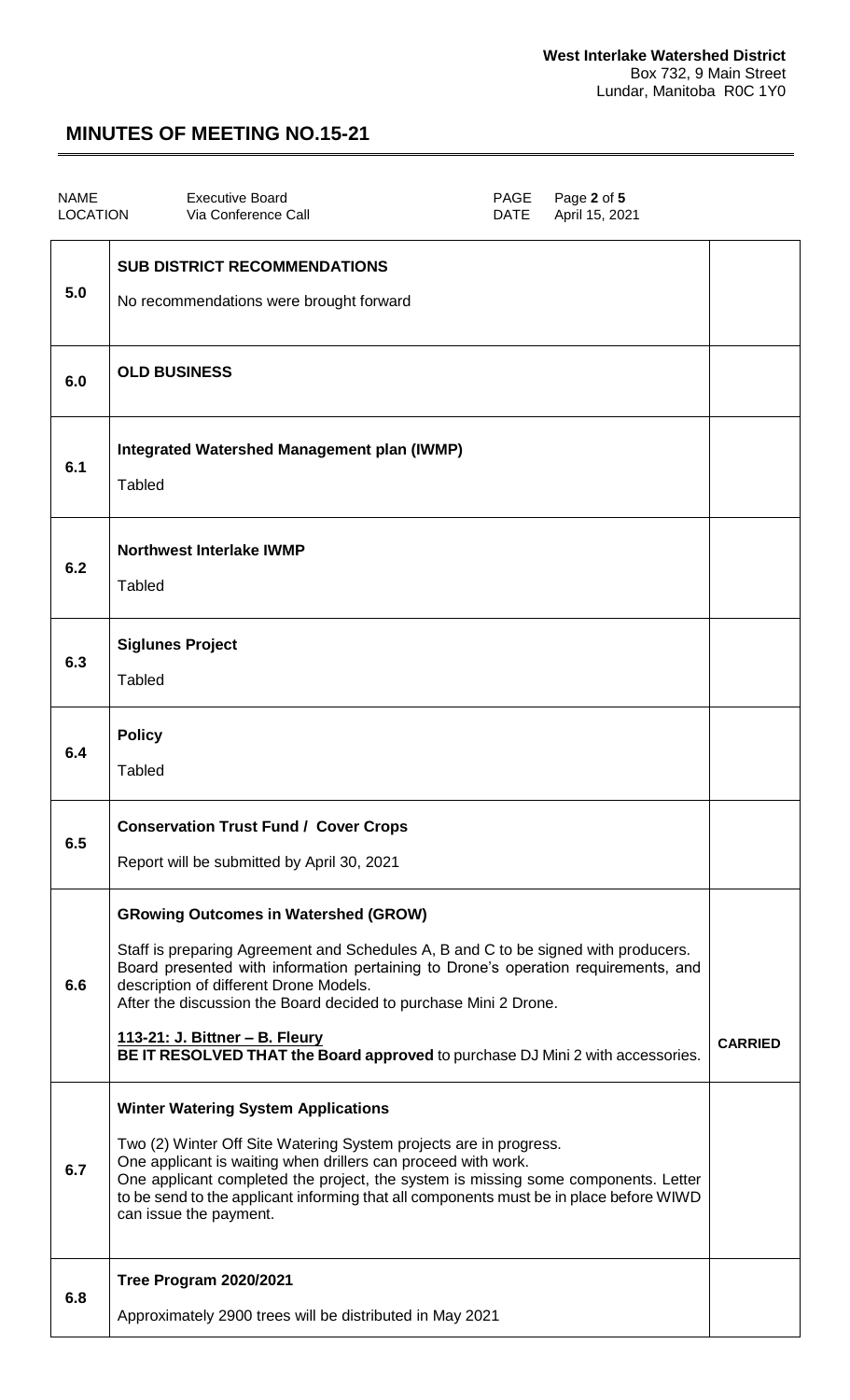| <b>NAME</b><br><b>LOCATION</b> | <b>Executive Board</b><br>PAGE<br>Page 3 of 5<br>Via Conference Call<br>April 15, 2021<br>DATE                                                                                                                                                                                                                      |                |
|--------------------------------|---------------------------------------------------------------------------------------------------------------------------------------------------------------------------------------------------------------------------------------------------------------------------------------------------------------------|----------------|
| 6.9                            | Oak Hammock Marsh Wetland Ecovan<br>Two more schools are scheduled for presentations in 2021. Remaining amount (from<br>previously paid sponsorship) of \$140 will be sent by cheque to the WIWD                                                                                                                    |                |
| 6.10                           | <b>Irrigation Plow</b><br>One request received up to date. Project is outside the WIWD boundaries.                                                                                                                                                                                                                  |                |
| 6.11                           | Eco Canada / Casual Employee<br>The WIWD submitted Reports for Environmental Specialist and GIS Specialist. Final<br>payment has been received.                                                                                                                                                                     |                |
| 6.12                           | <b>GROW Trust</b><br>GROW proposal for 2021-2023 submitted on February 19, 2021. Requested amount<br>is over \$400,000.00 Confirmation has not been received yet.                                                                                                                                                   |                |
| 6.13                           | Ag Action Program / Environmental Farm Plan (EFP)<br>The Riparian Area Restoration and Enhancement Projects approved by the Ag Action<br>Program for \$81,550.00 will begin after April 1, 2021. Staff collected quotes, order is<br>ready to be placed.                                                            |                |
| 6.14                           | <b>Promotional Items</b><br>One out of four (4) jackets for the staff is backordered.                                                                                                                                                                                                                               |                |
| 6.15                           | <b>Advertising</b><br>The cost for advertisement of the GROW Activities and the WIWD Programming on<br>CFRY Radio exceeded \$2000<br><u> 114-21: L. Finney – P. Dunlop</u><br>BE IT RESOLVED THAT the Board approved additional \$1600 for the Radio Ad on<br><b>CFRY</b>                                           | <b>CARRIED</b> |
| 6.16                           | 2021-2022 Budget<br>The number of requests for Water Samples exceeded previously approved \$5000.<br>New Program is very popular among district's residents.<br><u> 115-21: P. Dunlop – J. Bittner</u><br>BE IT RESOLVED THAT the Board approved to increase Budget for Water Testing<br>Days Program up to \$15000 | <b>CARRIED</b> |
| 6.17                           | <b>Green Team and Canada Summer Job</b><br>The WIWD submitted applications for the wage subsidy programs to Green Team and<br>Canada Summer Job funding. Confirmations have not been received at this time.                                                                                                         |                |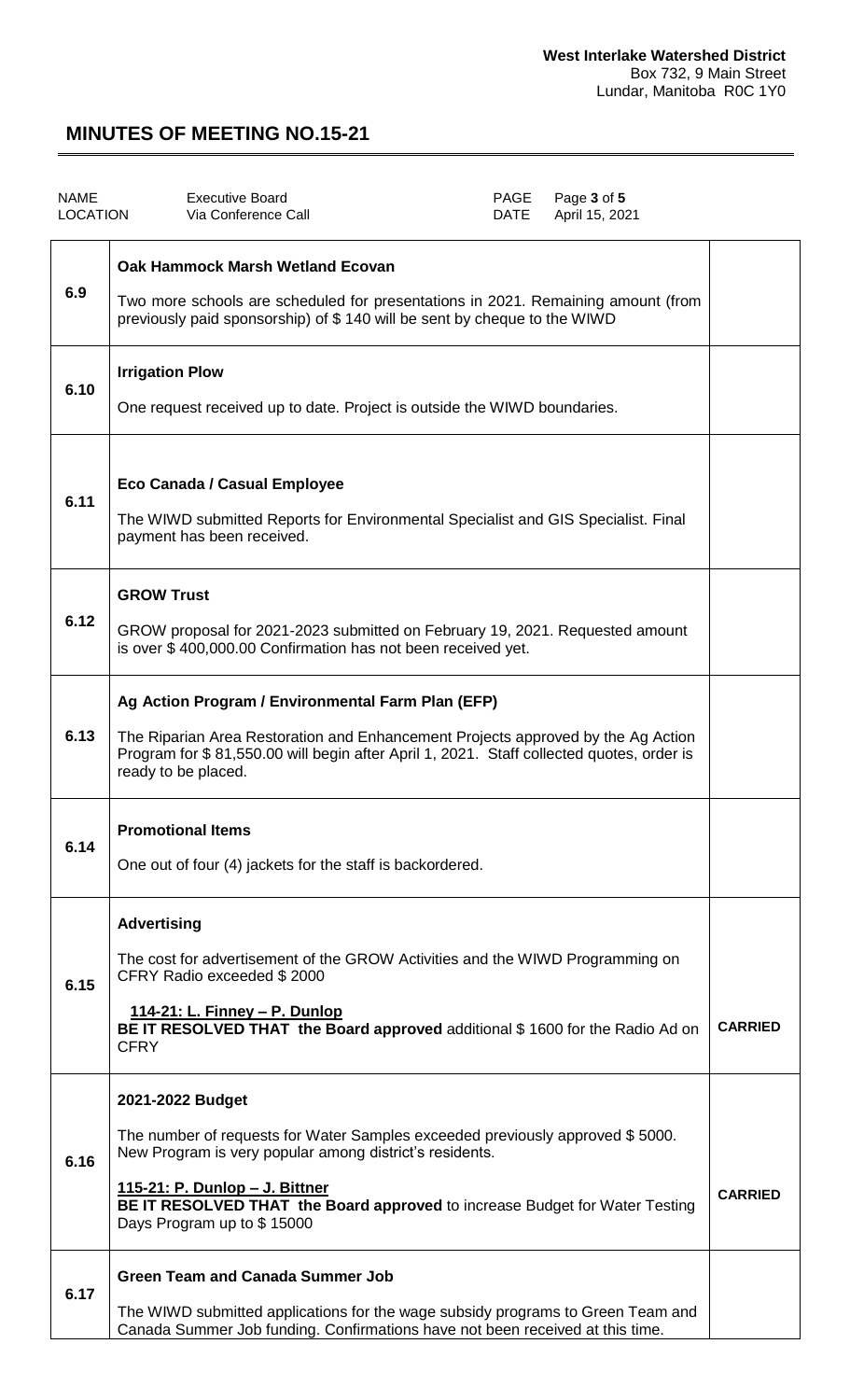| <b>NAME</b><br><b>LOCATION</b> | <b>Executive Board</b><br>Via Conference Call                                                                                                                                                                                                                                                                                                                                                                                                                                                                                                                                                                                                                                                                                                                                                                                                              | PAGE<br><b>DATE</b> | Page 4 of 5<br>April 15, 2021 |                                  |
|--------------------------------|------------------------------------------------------------------------------------------------------------------------------------------------------------------------------------------------------------------------------------------------------------------------------------------------------------------------------------------------------------------------------------------------------------------------------------------------------------------------------------------------------------------------------------------------------------------------------------------------------------------------------------------------------------------------------------------------------------------------------------------------------------------------------------------------------------------------------------------------------------|---------------------|-------------------------------|----------------------------------|
| 6.18                           | <b>Conservation Trust 2021</b><br>The WIWD received twelve (12) applications for Cover Crops/Polycrops Program.<br>Staff presented the Board with project descriptions, calculations of projected cost, and<br>evaluation sheet. Evaluation sheet representing the point system, reflecting<br>environmental benefits of proposed project. The awarded amount for each project is<br>calculated based on the number of points.<br>The Board discussed the proposed project evaluation sheet.<br>116-21: B. Sigfusson - K. Fjeldsted<br>BE IT RESOLVED THAT the Board approved to accept Evaluation Sheet and use it<br>as a base for cost-share calculation.<br><u> 117-21: P. Dunlop – J. Bittner</u><br>BE IT RESOLVED THAT the Board approved to establish a financial assistance in<br>the amount of \$20 per acre for the use of natural fertilizers. |                     |                               | <b>CARRIED</b><br><b>CARRIED</b> |
| 6.19                           | <b>Job Description</b><br><b>Tabled</b>                                                                                                                                                                                                                                                                                                                                                                                                                                                                                                                                                                                                                                                                                                                                                                                                                    |                     |                               |                                  |
| 6.20                           | <b>Office Lease</b><br>Lease for three (3) offices signed for one (1) year.                                                                                                                                                                                                                                                                                                                                                                                                                                                                                                                                                                                                                                                                                                                                                                                |                     |                               |                                  |
| 6.21                           | <b>Virtual Meetings</b><br>Conference Call meeting platform begin offering a Canadian phone number. Staff to<br>collect more information on available plans.                                                                                                                                                                                                                                                                                                                                                                                                                                                                                                                                                                                                                                                                                               |                     |                               |                                  |
| 6.22                           | <b>Sign Locations</b><br>Board Members reviewed proposed GPS coordinates for signs identifying the WIWD<br>boundaries. No objections were made.                                                                                                                                                                                                                                                                                                                                                                                                                                                                                                                                                                                                                                                                                                            |                     |                               |                                  |
| 7.0                            | <b>NEW BUSINESSES</b>                                                                                                                                                                                                                                                                                                                                                                                                                                                                                                                                                                                                                                                                                                                                                                                                                                      |                     |                               |                                  |
| 7.1                            | <b>Tile Drainage</b><br>The WIWD received a request from supplier to present Board with information<br>pertaining to Tile Drainage and its benefits. The Board expressed no interest to<br>promote Tile Drainage through District's Programming.                                                                                                                                                                                                                                                                                                                                                                                                                                                                                                                                                                                                           |                     |                               |                                  |
| 7.2                            | <b>Grow Communication</b><br>Lynda Nicol, Executive Director of the "Manitoba Association of Watersheds (MAW)<br>joined the meeting and presented the Board with information on necessity to establish<br>united message about GROW Program across the province. District was asked to<br>contribute 1% of requested Grow Funds towards communication.<br>The Board supported the request.                                                                                                                                                                                                                                                                                                                                                                                                                                                                 |                     |                               |                                  |